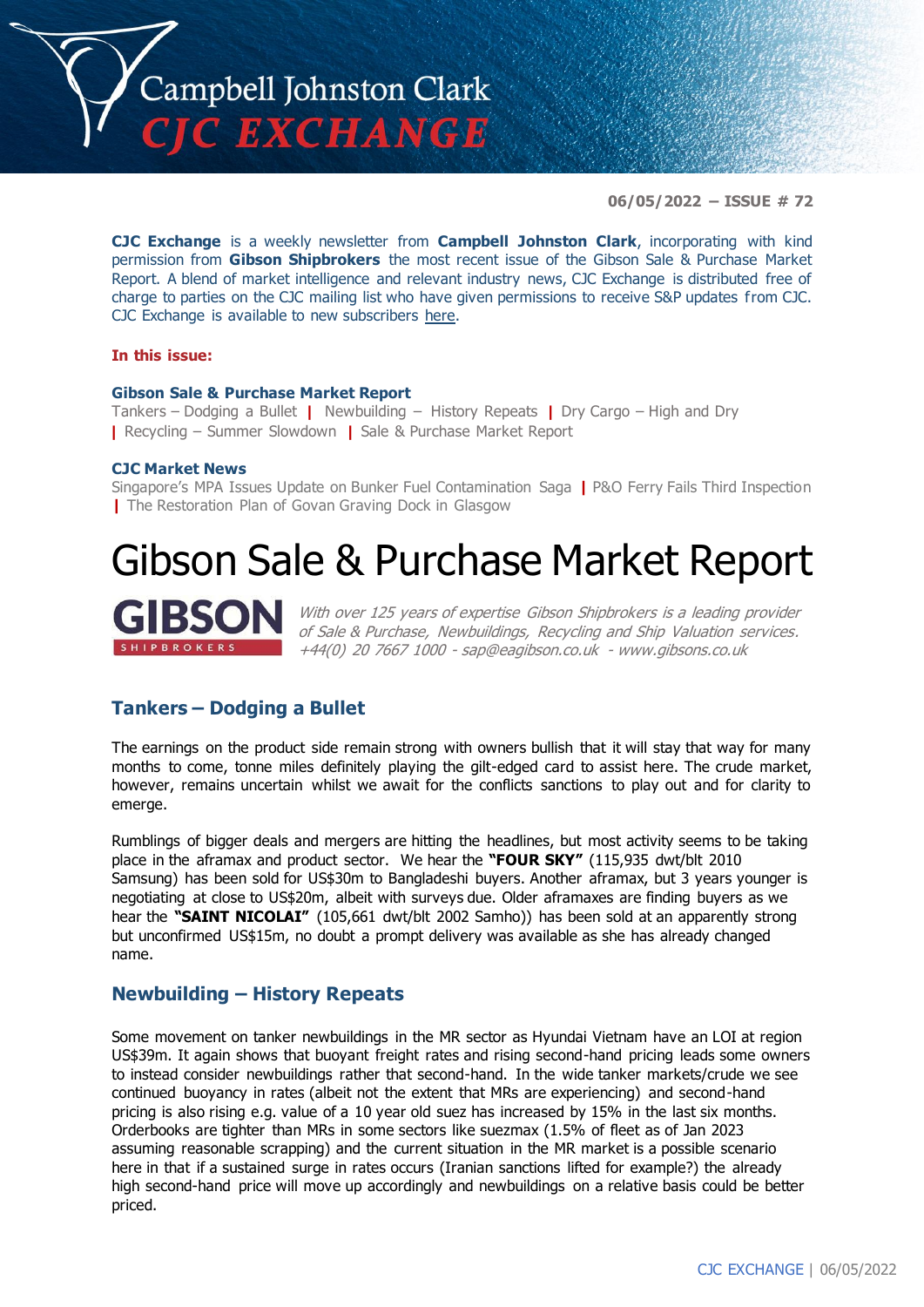

Medium sized bulker markets continue to peform very well and with good 2-3 year T/C rates. However, many are still deciding where the market will go next and are uncomfortable with current second-hand/newbuilding price levels. However, some have made their mind up and we understand Hyundai Vietnam is in negotiations with a Greek owner for mid 2024 ultramax slots. We expect further newbuilding orders if current rates remain strong.

# **Dry Cargo – High and Dry**

As the BDI approaches its previous high of the year it will be no surprise to hear that second hand values continue to escalate. Underpinned by increased newbuilding prices with ever advancing delivery times it is understandable why buyers have turned to securing vessels on the water. The reported sale of the capesize bulker **"MINERAL HAIKU"** (180,242 dwt/blt 2010 Imabari, Japan) at US\$34 m to Greek buyers which represents another leap forward in value for this size and type which is supported by the recent 26 pct appreciation in the capesize index. Reports of the sale of the recenty delivered Japanese controlled kamsarmax the **"RICH RAINFOREST"** (82,278 dwt/blt 2022 Jiangsu Yangzi-Mitsui, China) maybe pre-mature but it is interesting note the levels being mentioned at well excess US\$40m surpasses the failed sale price back in October 2021 at US\$38.5m, when it was available as a resale.

#### **Recycling– Summer Slowdown**

Markets remain downbeat as Eid celebrations have affected activity throughout the Sub-Continent (and Turkey), but aside from that there are also currency fluctuations and some negative sentiments here and there all impacting the recycling markets. The supply of tonnage is still just a trickle, which is no surprise considering what is happening to second-hand asset values and freight rates, but we may see demand from breakers and ship scrap prices firm a little as we come out of the Eid holiday period. Currently it appears price levels are still in the mid/high US\$600's, but it would be no surprise if we see rates in the not-too-distant future bounce back into the US\$700's+ per LWT once again, especially if steel plate prices head Northwards.

# **Gibson Sale & Purchase Market Report**

| <b>Vessel Name</b>      | <b>DWT</b> | <b>Built</b> | Yard                     | <b>Buyers</b> | <b>Price</b><br>$(\frac{\epsilon}{m})$ | <b>Notes</b>                                        |  |  |
|-------------------------|------------|--------------|--------------------------|---------------|----------------------------------------|-----------------------------------------------------|--|--|
| <b>BULKERS</b>          |            |              |                          |               |                                        |                                                     |  |  |
| <b>AZUL LEGENDA</b>     | 206,331    | 2008         | Imabari Saijo<br>(JPN)   | German buyer  | 26.5                                   | Scrubber<br>fitted. DD<br>due<br>10/23.             |  |  |
| <b>MINERAL HAIKU</b>    | 180,242    | 2010         | Imabari Saijo<br>(JPN)   | Greek buyer   | 34                                     | DD due<br>5/23.                                     |  |  |
| <b>MOUNT SINAI</b>      | 177,656    | 2006         | Mitsui (JPN)             | Chinese buyer | 22                                     | <b>SS</b><br>overdue<br>5/22.<br>scrubber<br>fitted |  |  |
| <b>GREAT ASPIRATION</b> | 93,412     | 2010         | Jiangsu<br>Jinling (CHN) | Greek buyer   | req <sub>18</sub>                      | DD due<br>8/22.<br><b>BWTS</b><br>fitted.           |  |  |
| <b>GREAT CHEER</b>      | 93,297     | 2009         | Jiangsu<br>Jinling (CHN) | Chinese buyer | 16.8                                   | DD due<br>11/22.<br><b>BWTS</b><br>fitted.          |  |  |

#### **S&P SALES**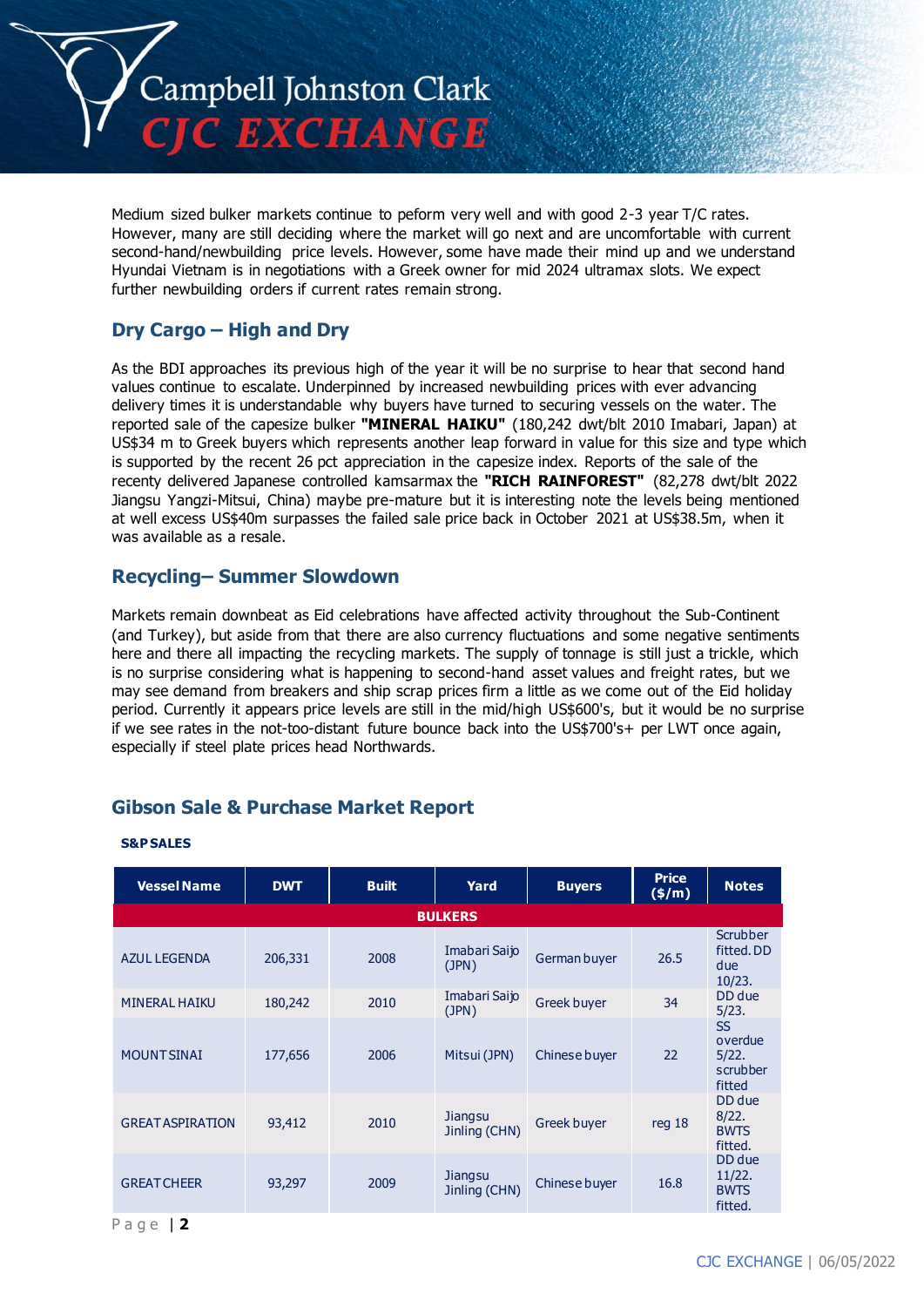**(\$m) Notes**

| <b>ILIUN QULIAILI</b>     | 7,100  | ∠∪∪⊤ | JCIAI        |  |  |  |  |  |
|---------------------------|--------|------|--------------|--|--|--|--|--|
| <b>GOLDEN MERCURY</b>     | 6,248  | 2003 | Mura<br>Hide |  |  |  |  |  |
| <b>CONTAINERS / RO-RO</b> |        |      |              |  |  |  |  |  |
| <b>LANGENESS</b>          | 17,002 | 2006 | Shan<br>Weih |  |  |  |  |  |
| <b>NORDEROOG</b>          | 16,921 | 2004 | Shan<br>Weih |  |  |  |  |  |
| <b>NEWBUILDING ORDERS</b> |        |      |              |  |  |  |  |  |
|                           |        |      |              |  |  |  |  |  |

**Type**

**Size / No. of units**

**Shipyard** 

**Shipyard Delivery Price**<br> **(Country) Delivery Price** 

| <b>AP STON</b>                                       | 57,239  | 2012                 | <b>STX Jinhae</b><br>(KRS) | Undisclosed<br>buyer  | 19.5              | SS due<br>8/22. Dely<br>4q22.                                                       |  |  |  |
|------------------------------------------------------|---------|----------------------|----------------------------|-----------------------|-------------------|-------------------------------------------------------------------------------------|--|--|--|
| <b>EREDINE</b>                                       | 39,855  | 2014                 | Chengxi<br>(CHN)           | Undisclosed<br>buyer  | 24.5              | DD psd<br>5/21.<br>BWTS+lo<br>gs fitted.                                            |  |  |  |
| <b>LEIA</b>                                          | 38,271  | 2010                 | Imabari<br>(JPN)           | <b>Tufton Oceanic</b> | 17.7              | DD due<br>9/22.<br><b>BWTS</b><br>fitted. Inc.<br>TC to<br>7/23 @<br>\$13.7k<br>pd. |  |  |  |
| <b>IONIC HUNTRESS</b>                                | 34,062  | 2012                 | Dae Sun<br>(KRS)           | <b>Janchart</b>       | low <sub>19</sub> | SS+BWTS<br>(on order)<br>due 6/22.                                                  |  |  |  |
| <b>MERAY GLYFADA</b>                                 | 28,471  | 2002                 | Kanda (JPN)                | Syrian buyer          | 10.2              | SS due<br>11/22.Log<br>s fitted.                                                    |  |  |  |
| <b>IRONGATE</b>                                      | 28,316  | 2015                 | I-S Shipyard<br>(JPN)      | Undisclosed<br>buyer  | reg 18            | DD due<br>6/23.<br><b>BWTS</b><br>fitted.Dely<br>9/22.                              |  |  |  |
|                                                      |         |                      | <b>TANKERS</b>             |                       |                   |                                                                                     |  |  |  |
| <b>FOUR SKY</b>                                      | 115,453 | 2010                 | Samsung<br>(KRS)           | Bangladesh            | 30                |                                                                                     |  |  |  |
| <b>ISOLDE</b>                                        | 37,527  | 2008                 | Hyundai Mipo<br>(KRS)      | Greek buyer           | 11.2              | SS due<br>7/23.                                                                     |  |  |  |
| <b>MAERSK ARCTIC</b>                                 | 36,993  | 2006                 | Hyundai Mipo<br>(KRS)      |                       | 10.8              | Ice 1A.SS<br>psd 1/21.<br><b>BWTS</b><br>fitted.                                    |  |  |  |
| GENUINE GALAXY +<br>G' HERCULES + G'<br><b>VENUS</b> | 33,550  | $2012+2013+20$<br>13 | Kitanihon                  | European buyer        | 76.1 en<br>bloc   | Stainless<br>Steel. SS<br>due 1/23.                                                 |  |  |  |
| <b>THUN GOLIATH</b>                                  | 7,108   | 2004                 | Selah (TRK)                | Densa Tanker          | 4.5               | Epoxy.<br>IMO II.<br>DD due<br>9/22.<br>Already<br>renamed.                         |  |  |  |
| <b>GOLDEN MERCURY</b>                                | 6,248   | 2003                 | Murakami<br>Hide (JPN)     |                       | 3.75              | Stainless<br>Steel. SS<br>due 1/23.                                                 |  |  |  |
| <b>CONTAINERS / RO-RO / REEFER / PCC</b>             |         |                      |                            |                       |                   |                                                                                     |  |  |  |
| <b>LANGENESS</b>                                     | 17,002  | 2006                 | Shandong<br>Weihai (CHN)   |                       | 25                | 1304 TEU.<br>Geared.                                                                |  |  |  |
| <b>NORDEROOG</b>                                     | 16,921  | 2004                 | Shandong<br>Weihai (CHN)   |                       | 22                | 1350 TEU.<br>Geared.Ic<br>e 1A.                                                     |  |  |  |
| <b>NEWBUILDING ORDERS</b>                            |         |                      |                            |                       |                   |                                                                                     |  |  |  |

(CHN)

Chinese buyer  $22.33*$ 

buyer 22 each

Undisclosed

\*Online auction. SS due 7/22.

SS due 9+11/23. BWTS fitted.

# Campbell Johnston Clark<br>CJC EXCHANGE

MSXT OCEANUS 81,642 2012 Daewoo

SITC ZHOUSHAN + 76,150 both 2013 <sup>Yangfan</sup><br>SITC LUSHAN 76,150 both 2013 (CHN)

**Ordering Client Vessel**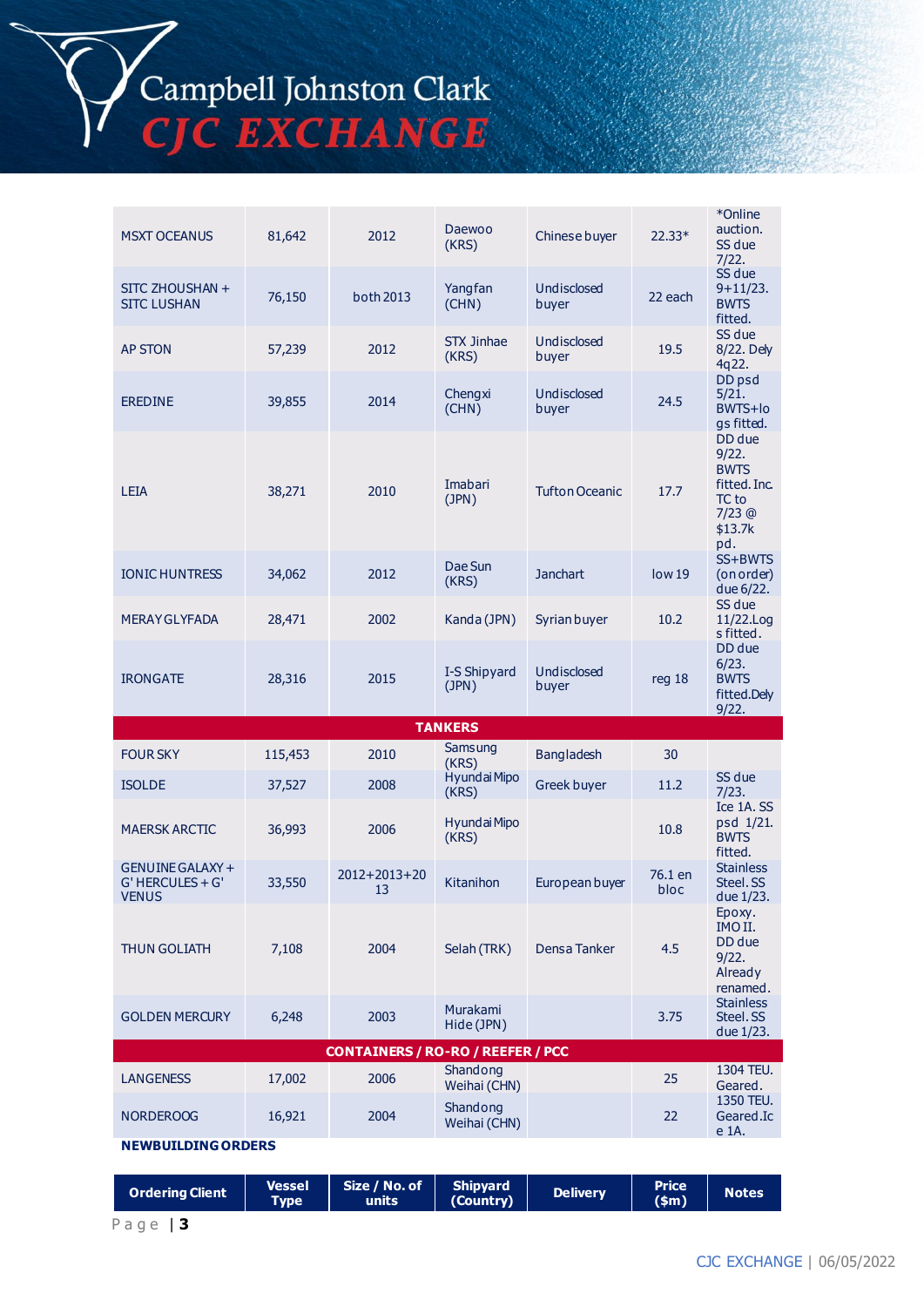Campbell Johnston Clark<br>CJC EXCHANGE

| <b>TANKERS</b>                                                                                                                    |                               |                                                    |                                                      |                                                        |                                                    |                                                                     |  |  |  |
|-----------------------------------------------------------------------------------------------------------------------------------|-------------------------------|----------------------------------------------------|------------------------------------------------------|--------------------------------------------------------|----------------------------------------------------|---------------------------------------------------------------------|--|--|--|
| <b>Navios</b>                                                                                                                     | LR <sub>2</sub>               | 115,000 dwt x<br>$4 + 2$                           | K.<br>Shipbuilding<br>(KRS)                          | 2024-2025                                              | 63                                                 | Against<br>$T/C$ to<br>Chevron.                                     |  |  |  |
| <b>CONTAINERS / RO-RO / REEFER / PC</b>                                                                                           |                               |                                                    |                                                      |                                                        |                                                    |                                                                     |  |  |  |
| <b>Hoegh Autoliners</b>                                                                                                           | <b>PCC</b>                    | 9,100 CEU x 4                                      | China<br><b>Merchants</b><br><b>Jiangsu</b><br>(CHN) | 2025-2026                                              |                                                    | LNG dual<br>fuel.<br>Ammonia<br>$+$<br>Mechanol<br>ready.           |  |  |  |
| Seaspan                                                                                                                           | Containersh<br>ip             | 8,000 TEU x 8                                      | K<br>Shipbuilding<br>(KRS)                           | 2024-2025                                              | 130                                                | LNG dual<br>fuel.<br>Against<br>long-term<br>T/C to<br>MSC.         |  |  |  |
| <b>SITC</b>                                                                                                                       | Containersh<br>ip             | 1,800 TEU x 10                                     | Huanghai<br>(CHN)                                    | 2024-2025                                              |                                                    |                                                                     |  |  |  |
|                                                                                                                                   |                               |                                                    | GAS (LNG / LPG / LAG / CO2)                          |                                                        |                                                    |                                                                     |  |  |  |
| NYK-CNOOC-CMES<br>(Joint Venture)                                                                                                 | <b>LNG</b>                    | 174,000 cbm x<br>6                                 | Hudong<br>Zhonghua<br>(CHN)                          | 2025-2026                                              | reg 201                                            |                                                                     |  |  |  |
| <b>NYK</b>                                                                                                                        | <b>LNG</b>                    | 174,000 cbm<br>$+1$                                | Hyundai<br>Samho (KRS)                               | 2025                                                   | $223*$                                             | <i><b>*Declared</b></i><br>option.<br>Against<br>long TC to<br>EDF. |  |  |  |
| Knutsen                                                                                                                           | <b>LNG</b>                    | 174,000 cbm x<br>$\mathbf{1}$                      | Hyundai<br>Samho (KRS)                               | 2025                                                   | 224.5                                              | Against<br>TC to<br>Engie.                                          |  |  |  |
|                                                                                                                                   |                               | <b>GENERAL CARGO / MULTI-PURPOSE</b>               |                                                      |                                                        |                                                    |                                                                     |  |  |  |
| <b>Wagenborg Shipping</b>                                                                                                         | <b>MPP</b>                    | 14,300 dwt x<br>$1+1$                              | <b>Niestern</b><br><b>Sander</b><br>(NETH)           | 2023                                                   |                                                    | Open<br>hatch. Ice<br>1A.                                           |  |  |  |
| <b>Recycling Prices</b><br>(US\$/LWT)                                                                                             |                               |                                                    |                                                      |                                                        |                                                    |                                                                     |  |  |  |
|                                                                                                                                   | <b>Pakistan</b>               | <b>Pakistan</b>                                    | <b>India</b>                                         | <b>Turkey</b>                                          |                                                    |                                                                     |  |  |  |
| Tank/Cont/Ro-<br>Ro/Capes/LPG/PCC                                                                                                 | 675/685                       | 675/680                                            | 675/680                                              | 420/430                                                |                                                    |                                                                     |  |  |  |
| Dry<br>Cargo/Bulk/Tween/G<br>en Cargo                                                                                             | 660/675                       | 660/675                                            | 660/675                                              | 410/420                                                |                                                    |                                                                     |  |  |  |
| <b>Historical</b><br><b>Newbuild and Second Hand Benchmark Values (\$</b><br><b>Average</b><br>million)<br>Values $/$<br>million) |                               |                                                    |                                                      |                                                        |                                                    |                                                                     |  |  |  |
|                                                                                                                                   |                               |                                                    |                                                      |                                                        | $\frac{9}{6}$<br><b>Differenc</b>                  |                                                                     |  |  |  |
| <b>Vessel Type</b>                                                                                                                | <b>New</b><br><b>Building</b> | <b>5 Year Old</b><br><b>Vessel</b><br>(Built 2017) | 10 Year Old<br><b>Vessel</b><br>(Built<br>2012)      | 10 Year Old<br><b>Vessel~</b><br>(10 Years<br>Average) | e<br><b>Present</b><br>Vs<br><b>Historica</b><br>ш |                                                                     |  |  |  |
| <b>Tankers</b>                                                                                                                    |                               |                                                    |                                                      |                                                        |                                                    |                                                                     |  |  |  |
| <b>VLCC</b>                                                                                                                       | 116                           | 74                                                 | 51.5                                                 | 44.9                                                   | 14.8%                                              |                                                                     |  |  |  |
| <b>SUEZMAX</b>                                                                                                                    | 78                            | 50.5                                               | 37.25                                                | 32.0                                                   | 16.4%                                              |                                                                     |  |  |  |
| <b>AFRAMAX</b><br><b>MR</b>                                                                                                       | 61<br>41.5                    | 46<br>32.5                                         | 31<br>21                                             | 23.6<br>17.4                                           | 31.2%<br>20.9%                                     |                                                                     |  |  |  |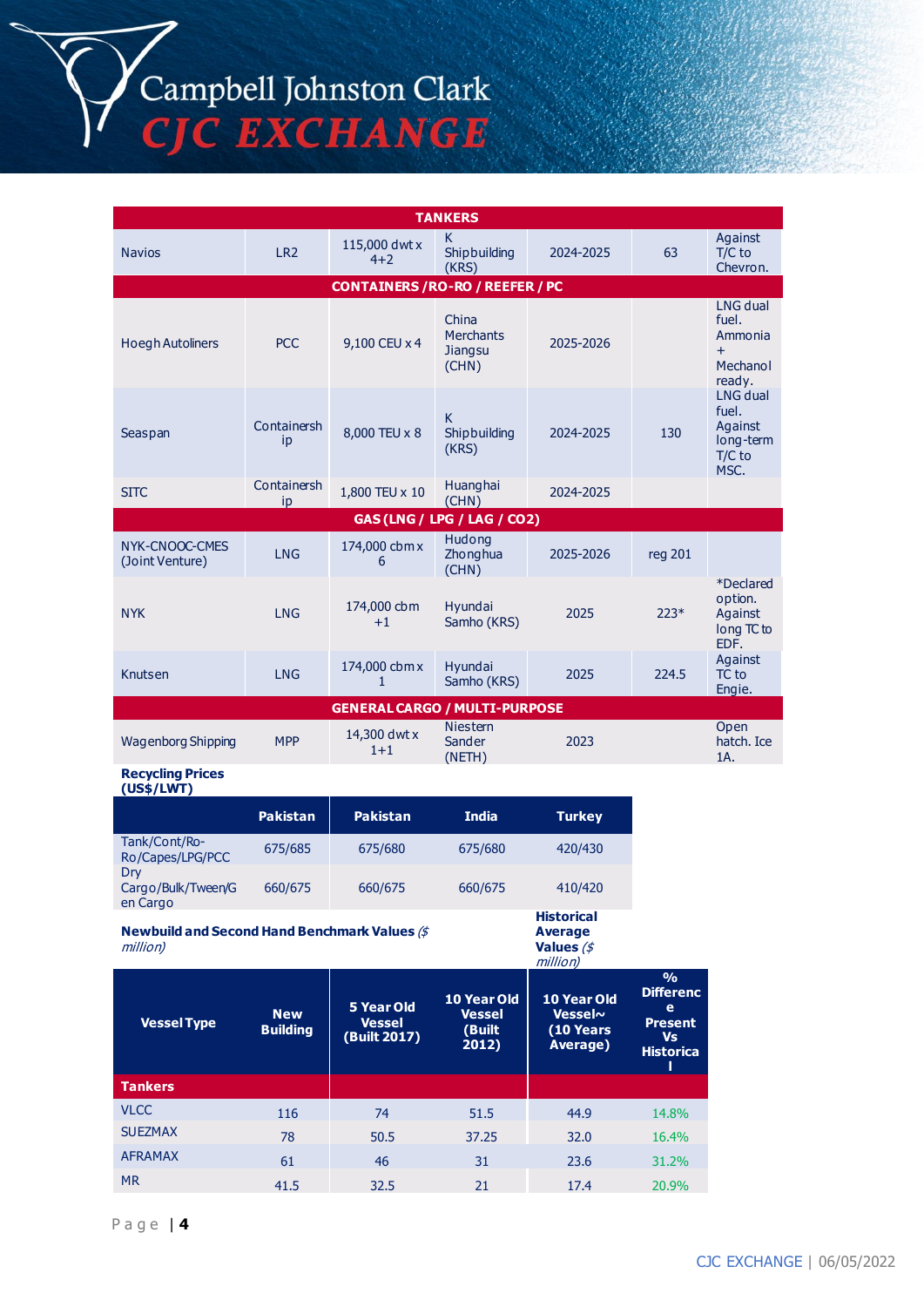

| <b>Bulkers</b>                                                                                                                                           |                                                                              |          |      |      |       |
|----------------------------------------------------------------------------------------------------------------------------------------------------------|------------------------------------------------------------------------------|----------|------|------|-------|
| <b>CAPESIZE</b>                                                                                                                                          | $62.5^{\circ}$                                                               | $50$ eco | 36   | 23.1 | 55.7% |
| <b>KAMSARMAX</b>                                                                                                                                         | $36^$                                                                        | 36.5     | 28   | 14.3 | 96.4% |
| ULTRAMAX/<br><b>SUPRAMAX</b>                                                                                                                             | $33.5^{\circ}$                                                               | 34       | 23.5 | 13.7 | 71.5% |
| <b>HANDYSIZE</b>                                                                                                                                         | $30^{\circ}$                                                                 | 28.75    | 20   | 11.0 | 82.6% |
| $\wedge$ = Chinese price (otherwise based upon Japanese / Korean country of<br>build)<br>$\sim$ = Basis standard contemporaneous DWT/spec for each type. | $\sim$ = Basis<br>standard<br>contemporaneo<br>us DWT/spec<br>for each type. |          |      |      |       |

*This report has been produced for general information and is not a replacement for specific advice. While the market information is believed to be reasonably accurate, it is by its nature subject to limited audits and validations. No responsibility can be accepted for any errors or any consequences arising therefrom. No part of the report may be reproduced or circulated without our prior written approval. © E.A. Gibson Shipbrokers Ltd 2021.*

# CJC Market News



Campbell Johnston Clark (CJC) is a medium-sized international law firm advising on all aspects of the shipping sector, from ship finance to dry shipping and comprehensive casualty handling, and all that happens in between. Today, we have offices in London, Newcastle, Singapore and Miami.

#### **Singapore's MPA Issues Update on Bunker Fuel Contamination Saga**



In an update on 5 May 2022, the Maritime and Port Authority of Singapore (the 'MPA') (stated that they have traced the recent contaminated bunker fuel chronicle to a tanker which had loaded the same at Khor Fakkan in the United Arab Emirates. The tanker then proceeded to Tanjung Pelepas, Malaysia where the contaminated fuel was discharged into storage facilities for further blending. Subsequently, the blended high-sulphur fuel oil ('HSFO') was shipped to Singapore.

The MPA, in a separate update on 13 April 2022, found that this blended HSFO was then purchased by Glencore Singapore Pte Ltd from Straits Pinnacle Pte Ltd, which had in turn, contracted its supply from Unicious Energy Pte Ltd. Thereafter, part of the purchased HSFO was sold to PetroChina International (Singapore). The contaminated fuel was then supplied to about 200 vessels in the Port of Singapore. Of these, about 80 vessels reported issues with their fuel pumps and main engines.

Investigations by the MPA concluded that the contaminated fuel contained high levels of Chlorinated Organic Compounds or COC (1,2-Dichloroethane, Tetrachloroethylene). In the press release, the MPA stated that it immediately contacted the relevant bunker suppliers to direct them to take necessary steps to prevent the supply of the contaminated fuel and to inform all vessels that were supplied with it to exercise caution.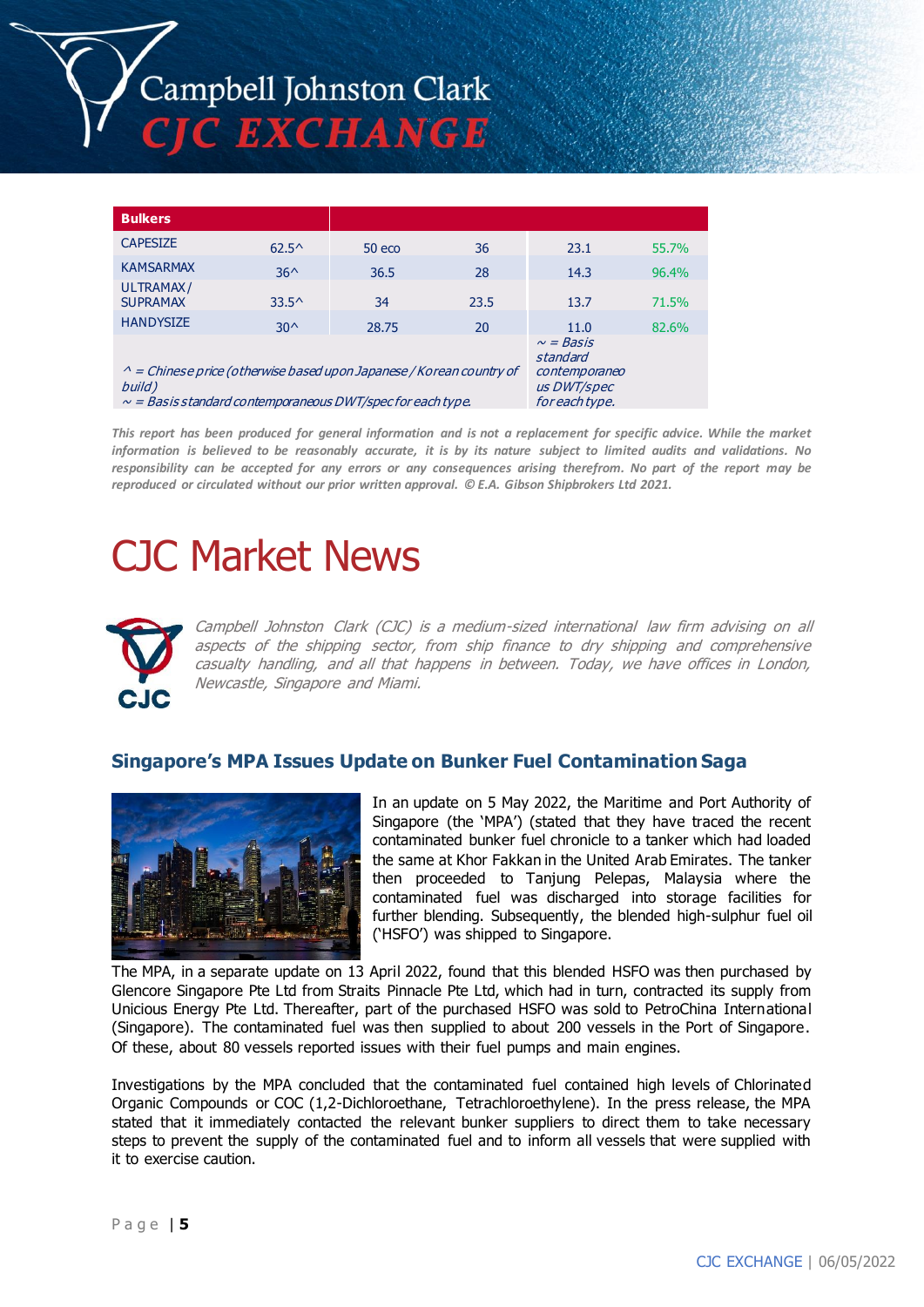

It is further reported that both Glencore and PetroChina had tested the HSFO received in line with international standards (ISO:8217) but did not detect the contaminants at that time. The MPA states that this is due to the fact that ISO:8217 (as well as ASTM D7845) do not require testing for COCs.

In response to these events, it is reported that the MPA has now included COC on the list of chemicals that must be tested under their bunker quality assurance measures. It is further reported that the MPA, as well as the Singapore Shipping Association, are now exploring to strengthen the quality assurance of marine fuel supplied in the Singapore Port. To this end, they are forming an industry expert group to establish chemicals that ought to be tested and at what concentration limits.

Since March, the MPA has not received further reports of fuel containing high COC from the two suppliers mentioned above.

## **P&O Ferry Fails Third Inspection**



Following its decision to replace 800 crew members with lowerpaid agency workers, after almost seven weeks, P&O Ferries has resumed service on all of its routes for the first time. However, the company still faces challenges which were compounded on Wednesday when one of their ferries failed its third inspection by the Maritime & Coastguard Agency (MCA) alongside continuing calls for a boycott.

This is following the release of another vessel which was found to have 23 deficiencies. Those deficiencies were wide ranging,

some more serious than others. Those more serious deficiencies ranged from issues with ill-maintained rescue boats to issues with oil filtering equipment.

Usually, services across the English Channel to France would run four times per week, however that is currently down to one per week, partly due the fact the Vessel the *Pride of Kent* failed its third inspection and is currently under detention.

Mick Lynch, Secretary-General of the National Union of Rail, Maritime and Transport Workers (RMT), stated "for the third time in a month P&O's Cypriot-flagged Pride of Kent' has failed a full safety inspection by the MCA. Passengers and haulers need to know that P&O's fleet is operated by overworked and under-skilled agency crews, some expected to work for up to 17 weeks on the intensive Dover-Calais route."

The vessel had previously failed inspections on 28 March and 13 April.

In addition, the company has two further vessels which remain inactive and there is yet to be a timeframe on when those vessels might undergo inspection and be back operative. An MCA spokesperson said "there are no further inspections of P&O Ferries at the moment but we will inspect when requested by the company."

## **The Restoration Plan of Govan Graving Dock in Glasgow**